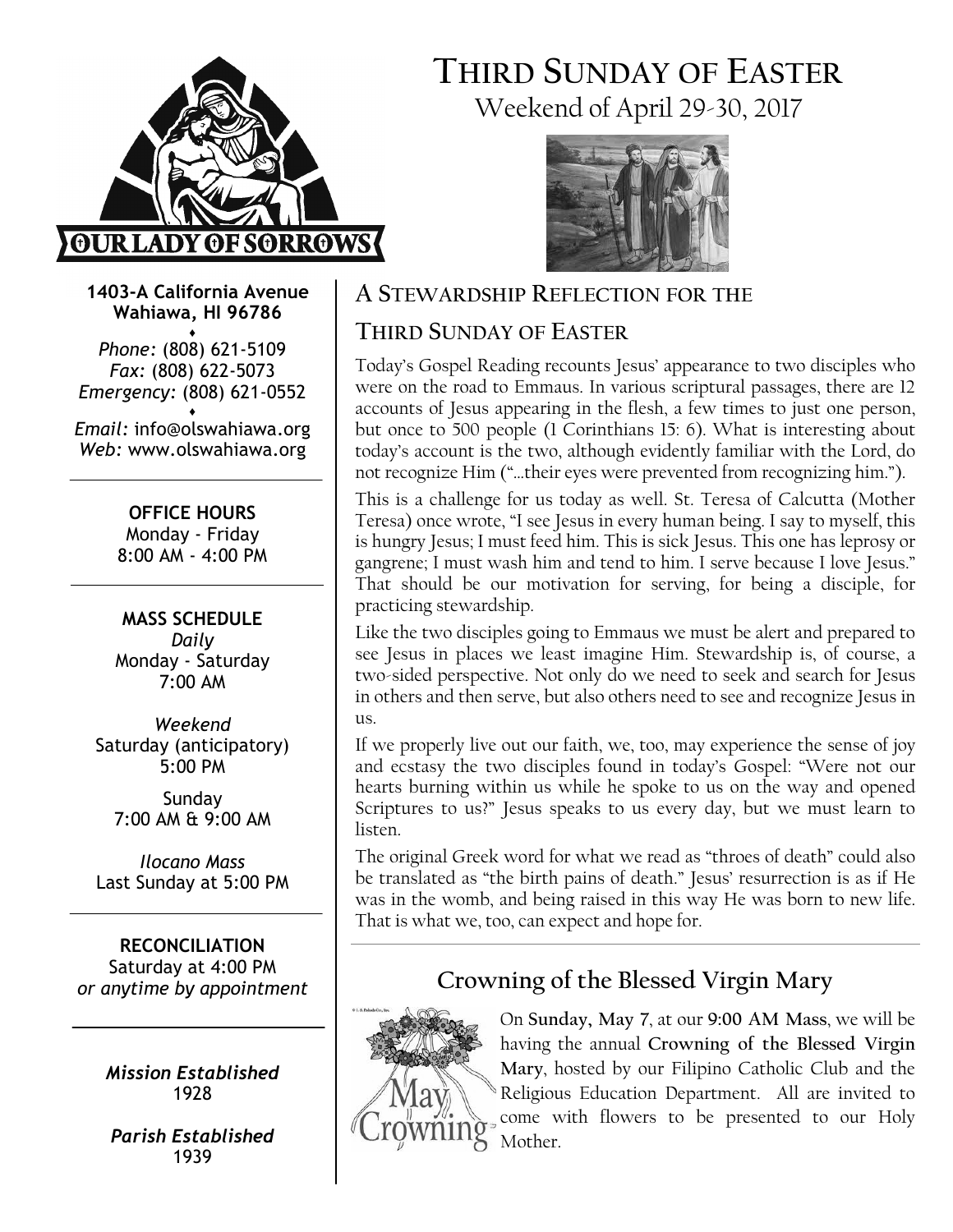### WEEKLY CALENDAR

| Apr 29 (Sat) | 3rd Sunday of Easter<br>Krispy Kreme Fundraiser                                                                                                                                         |
|--------------|-----------------------------------------------------------------------------------------------------------------------------------------------------------------------------------------|
| Apr 30 (Sun) | 3rd Sunday of Easter<br>Krispy Kreme Fundraiser following the Masses<br>10:30am Religious Education Classes<br>1:00pm Finance Committee Mtg<br>5:00pm Confirmation Mass                 |
| May 1 (Mon)  | <b>St Joseph the Worker</b><br>6:30pm Middle School Ministry (Lib)<br>7:00pm<br>EPIC Young Adult Faith Sharing (CH)                                                                     |
| May 2 (Tue)  | <b>St Athanasius</b><br>7:00pm Health Ministry Mtg (PH)                                                                                                                                 |
| May 3 (Wed)  | <b>Sts Philip &amp; James</b><br>6:30pm Youth Ministry Class (Rm 8)<br>6:30pm Kupuna Kokua Ministry Mtg (PH)                                                                            |
| May 4 (Thu)  | <b>Easter Weekday</b><br>9:00am Craft Guild (PH)<br>10:00am Charismatic Prayer Group (Lib)                                                                                              |
| May 5 (Fri)  | <b>Easter Weekday</b><br><b>First Friday</b><br>7:00am Mass / Eucharistic Adoration<br>8:00am Wahiawa Ministers' Mtg<br>8:30am Benediction<br>10:15am + Felix Icuspit Funeral Svc (MMP) |
| May 6 (Sat)  | <b>Easter Weekday</b><br>8:00am-12:00noon Krispy Kreme Pick-up                                                                                                                          |
| May 7 (Sun)  | 4th Sunday of Easter<br>9:00am May Crowning<br>10:30am Religious Education Classes                                                                                                      |

∗OLS = Our Lady of Sorrows / CH = Church / PH = Parish Hall / Lib = Library / Sch = School MMP = Mililani Mortuary Park / WGH = Wahiawa General Hospital

#### **OBITUARY: MAY THEY REST IN PEACE**

**+Felix Icuspit** May 5 10:15am Funeral Svc – MMP **+Grace Brennan** May 11 1:00pm Memorial Mass – OLS **+Vilma Felipe** May 22 6:30pm Wake Svc – MMP May 23 9:30am Funeral Mass – OLS **+Jimmy Laguana** May 25 7:00pm Funeral Mass – OLS **+John Bajo** May 27 6:00pm Wake Svc – MMP

#### *Forward in Faith* **Fundraising**

Our Forward in Faith campaign fundraisers will again have a "SALE" on May 6-7 weekend after each Mass. We are accepting donations of baked goods, vegetables, fruits from your yard or plants and religious items. Donations can be dropped off at our church lanai between 3:00-4:30 PM on May 6. Please call Terry Ignacio at 622-3147 or 203-9707. Thank you.



### TODAY'S READINGS

[Liturgical Color: White]

**Acts 2:14, 22-23**  God raised this Jesus, of this we are all witnesses.

**1 Peter 1:17-21**  He was known before the foundation of the world.

**Luke 24:13-35** 

The two recounted what had taken place on the way and how he was made know to them in the breaking of the bread.

> NEXT SUNDAY'S READINGS [Liturgical Color: White] Acts 2:14a, 36-41 · 1 Peter 2:20b-25 · John 10:1-10

## STEWARDSHIP OF TREASURE

The Weekend of April 22-23, 2016

will be reported at a later date.

#### Mahalo for your generosity!

Offertory Envelopes: Please call the bookkeeper at 621-5109 ext. 9720 if you are in need of a new box.

## $\div$  APRIL BAPTISMS  $\div$

We welcome joyfully into our faith community the newly baptized:



ALIYAH BALMILERO XIA JANE MANZANO LAURYN NICOLAS LIAM PACHECO **CANNON SCOTT ISAIAH TAOY** MANZEL JEREL URSUA

We congratulate their parents & godparents on this blessed occasion.

### St. Damien's Feast Day



There will be a gathering and prayer service at St. Damien's statue at the State Capitol on Wednesday, May 10, 2017

# 9:00 AM

OLS is also planning to have breakfast together following the service. We will need a head count for the breakfast. Please call the parish office at 621-5109 ext. 9720 to RSVP.

At 6:00 PM, Bishop Larry Silva will celebrate Mass at the Cathedral Basilica of Our Lady of Peace. All are invited.



We invite everyone to inscribe the names of all mothers, living or deceased, in our Mother's Day Book of Remembrance. The Masses on Mother's Day weekend, May 13-14 will be offered for our beloved mothers, both living and deceased. There will be no individual intentions.